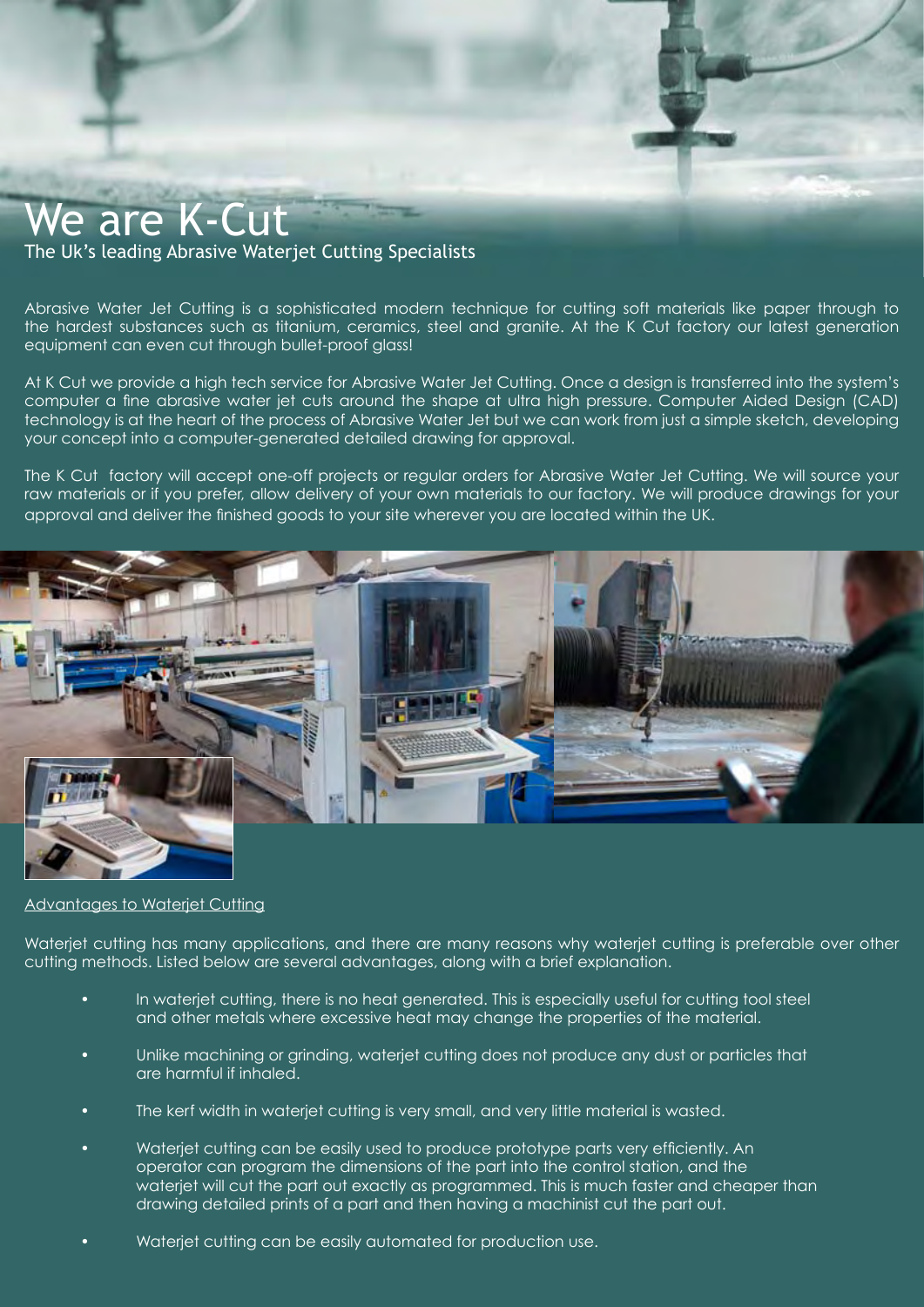

Abrasive waterjet cutting is a process for cutting materials using a stream of high pressure water, sometimes adding an entrained stream of abrasive particles to aid with the cut, consequently almost any material can be cut with this technology. A special pump raises the pressure of the water from about 60 psi to 60,000 psi. The nozzle is moved in X and Y axes under computer control and can cut shapes difficult or impossible to make using other processes. The surface finish of a part cut with this process appears as though it was sanded.

There are no heat-affected-zone, when you cut with water as you would have if you cut with plasma, laser or oxy-acetylene flame. Researchers have determined that temperature rise is limited to a maximum of 15 to 20 degrees Celsius and this has no effect on material temper. There is no discoloration due to heat and this is a key point if your part will be visible after assembly and cosmetics are crucial. Water jet technology allows material to be cut quickly and cleanly with minimal waste and no distortion. If you have a CAD/.dxf file, a drawing, or just an idea, we will work closely with you to ensure that the finished product is what you desire. The speed and quality of the cut provided by an abrasive water jet allow us to create many different products, the possibilities are almost without limit.

What we cut

- Soft rubber
- Hardened tool steel
- Plastic
- Foam
- **Titanium**
- Nylon
- Carpet
- Aluminium
- **Graphite**
- Paper and cardboard
- Copper
- Many ceramics
- Gasket Material
- Stainless Steel
- Carbon Fibre
- Soft or thin wood
- Mild Steel
- **Composites**
- Brass
- Marble
- Soft, or thin wood
- Stone
- **Exotic material**
- Marble
- Hard, or thick wood
- **Granite**
- Glass (even bullet proof!)

In fact, there are very few materials that we cannot cut.

B

#### **Other Projects**

With the water jet almost anything is possible and we do not limit ourselves to any particular type of project. If you have a material to cut and it is not on our list then please ask us for advice. Any design pattern, from Stone to Steel, up to 100mm thick can be cut to your sizes using our state of the art cutting system. With your artwork or CAD drawings we can produce high tolerance shapes to your specifications. We are capable of producing in any quantity from prototypes to full runs of your parts or projects

#### Composites & Plastics

Traditionally sensitive composites are not a problem, our process exerts very low cutting force on the work piece. Complex geometries with inside corners and drill holes are available. Plexiglas, Corian, rubber, and gasket materials are precisely contoured to your needs.

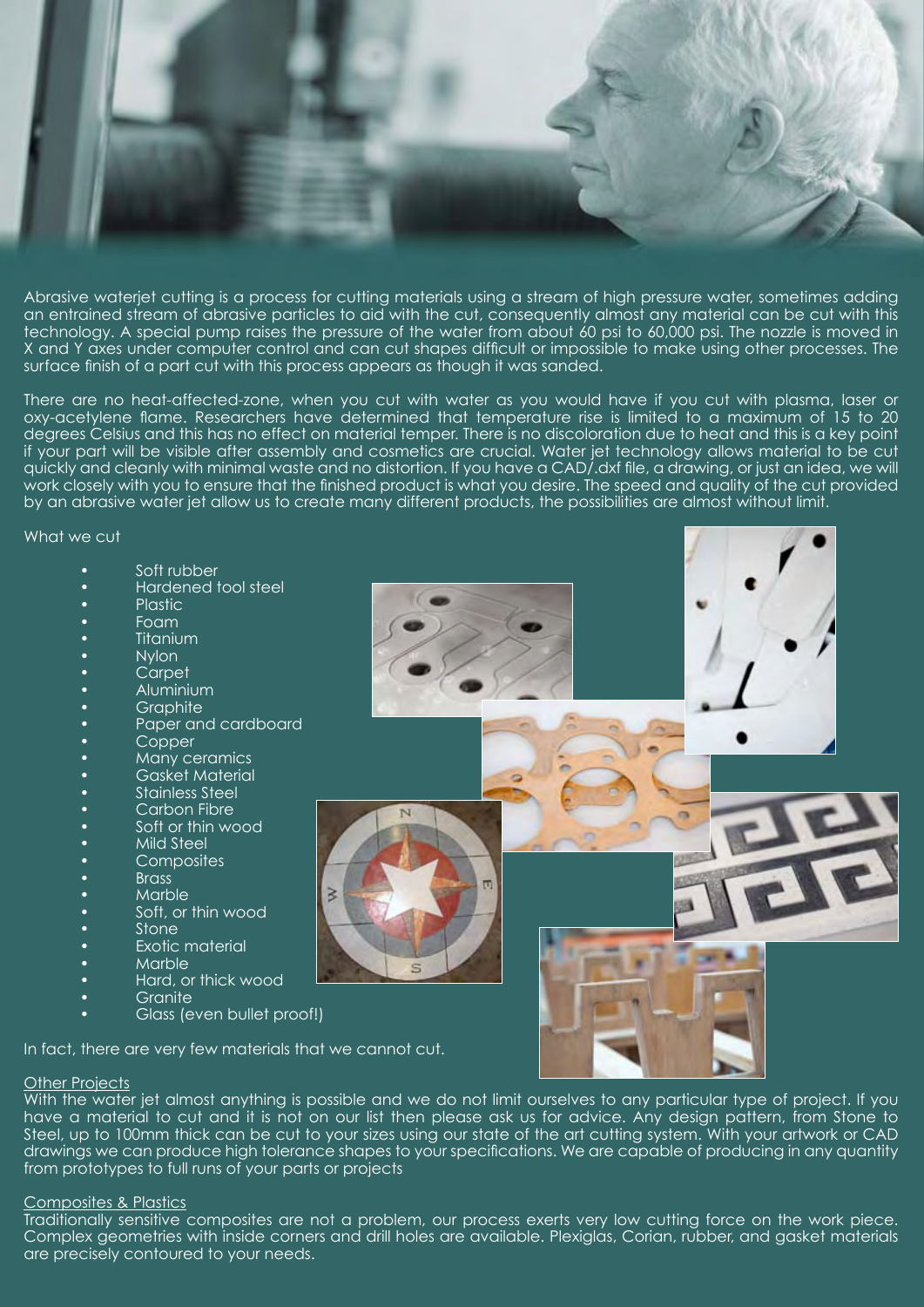At Kcut, as well as our suite of waterjet cutters, we have recently installed a state of the art Trumpf LY2500 laser cutter for stainless sheet steel up to 2 mm thick & mild steel up to 6 mm. The use of YAG laser for cutting of sheet steel is a relatively new technology, requiring lasers that can be run continuously at high power with beams that are fed through a fibre optic cable. The laser cutting technology is especially suitable for the **KINDER OF** 

production of finished parts where high quality edge cuts are important. The process is also very much quicker than waterjet.





We can cut virtually any design in a variety of materials. Cut quality is consistent using a high-pressure cutting head producing exceptionally clean cuts and offering our customers a fast turn around. We can hold tight positioning and repeatability tolerances, offer nesting capabilities

and consulting services to lower costs, provide small kerfs and heat affected zones, and deliver the part repeatability users of high quality laser-cutting services require.

Our Trumpf laser has an integrated CAD/CAM software system called ToPs, this is a programming system for simple and complex geometry and it can process whole sheets fully automatically.

There are many benefits to laser cutting;

- Our state of the art laser technology, provides you with the highest quality parts due to our ability to cut at some of the industry's highest speeds.
- Production of finished parts with high quality edge cuts.
- Use of CAD software optimises the job from a full sheet reducing potential waste.
- Laser cutting is much faster than other forms of cutting technology.
- A laser is financially more competitive to run than some other cutting methods.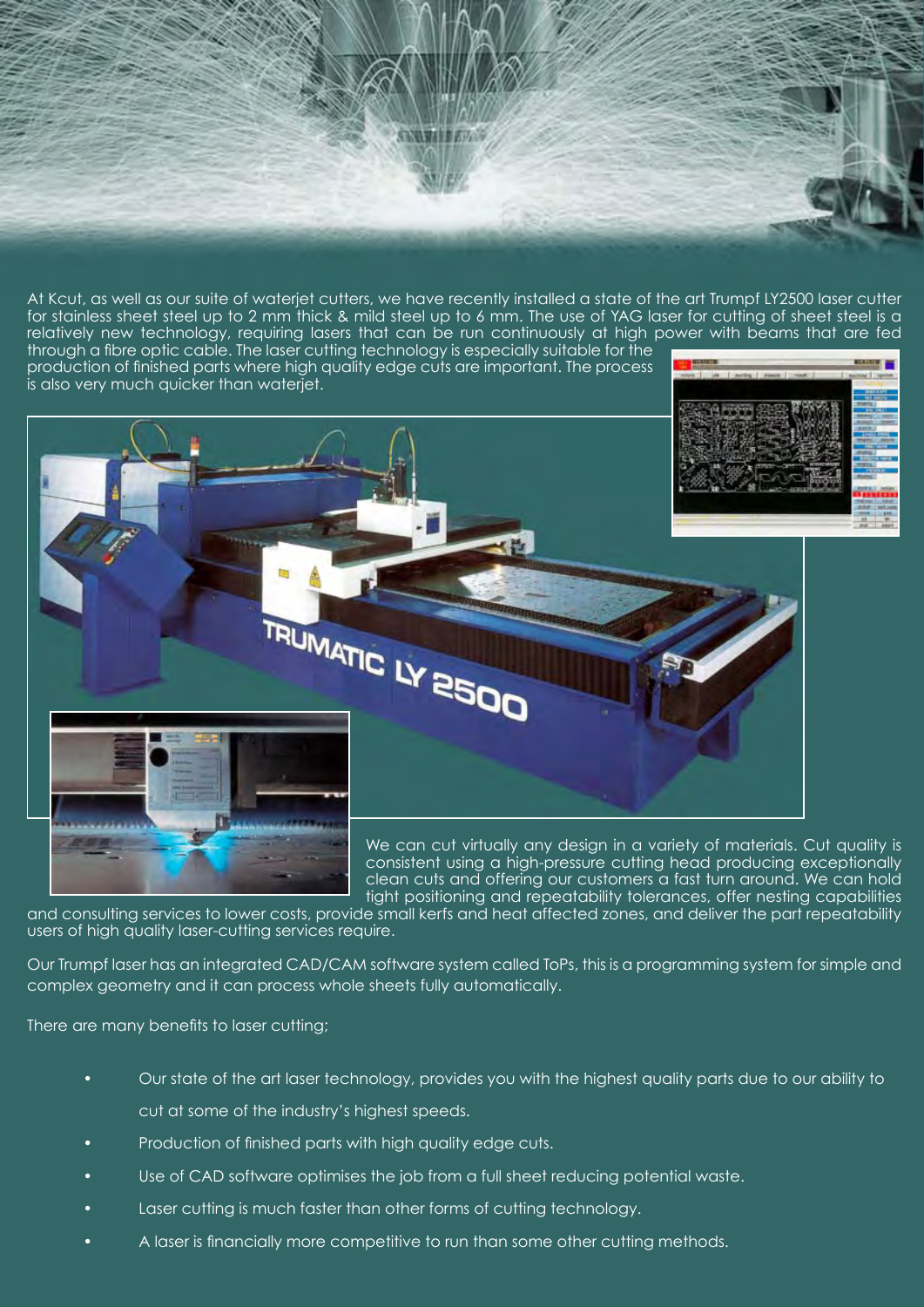To offer our customers a more complete and rounded product & service folio Kcut Ltd works in partnership with a sister company, DD Fabrications, a privately owned, well established, precision sheet metal engineering & fabrication company specialising in the manufacture of high quality components and products from a range of ferrous and non ferrous sheet materials. The facility is within walking distance of Kcut operating within a well organised 16,000 sq ft premises.





We are collectively continually investing in the latest technology and are constantly looking at ways to maximise our manufacturing capability. We offer an extensive range of production capacity in;

# Laser Cutting

• Trumpf Laser machine with a bed size of 2500mm x1250mm (max thickness 6mm M/ S2mm St/St)

#### UHP Water Jet Cutting

- 2x waterjet cutting machines with a bed size of 4000x2000mm
- 1x waterjet cutting machine with a bed size of 3000x1500mm
- 1x robotic waterjet cutting machine 7 axis with a cubic bed size of 2500mm
- We can cut almost any material up to 100mm thick

#### Finishing

- 1 PDJ Vibro deburring machine
- Grinding, Linishing, Polishing, Electroplating, Passivation, Galvanising & Powder coating can all be offered as part of a finished product

# Press Brake Folding

• CNC 200 tonne 7 axis up to 4m in length 8mm M/S 4mm St/St

# **Welding**

• 5 welding stations 1 Mig, 3 Tig A/C & D/C, 1 Spot & Stud

#### Fabrication & Assembly

• Drilling, Tapping & Countersinking, Riveting, Joining, Pressing & Fastener Insertion